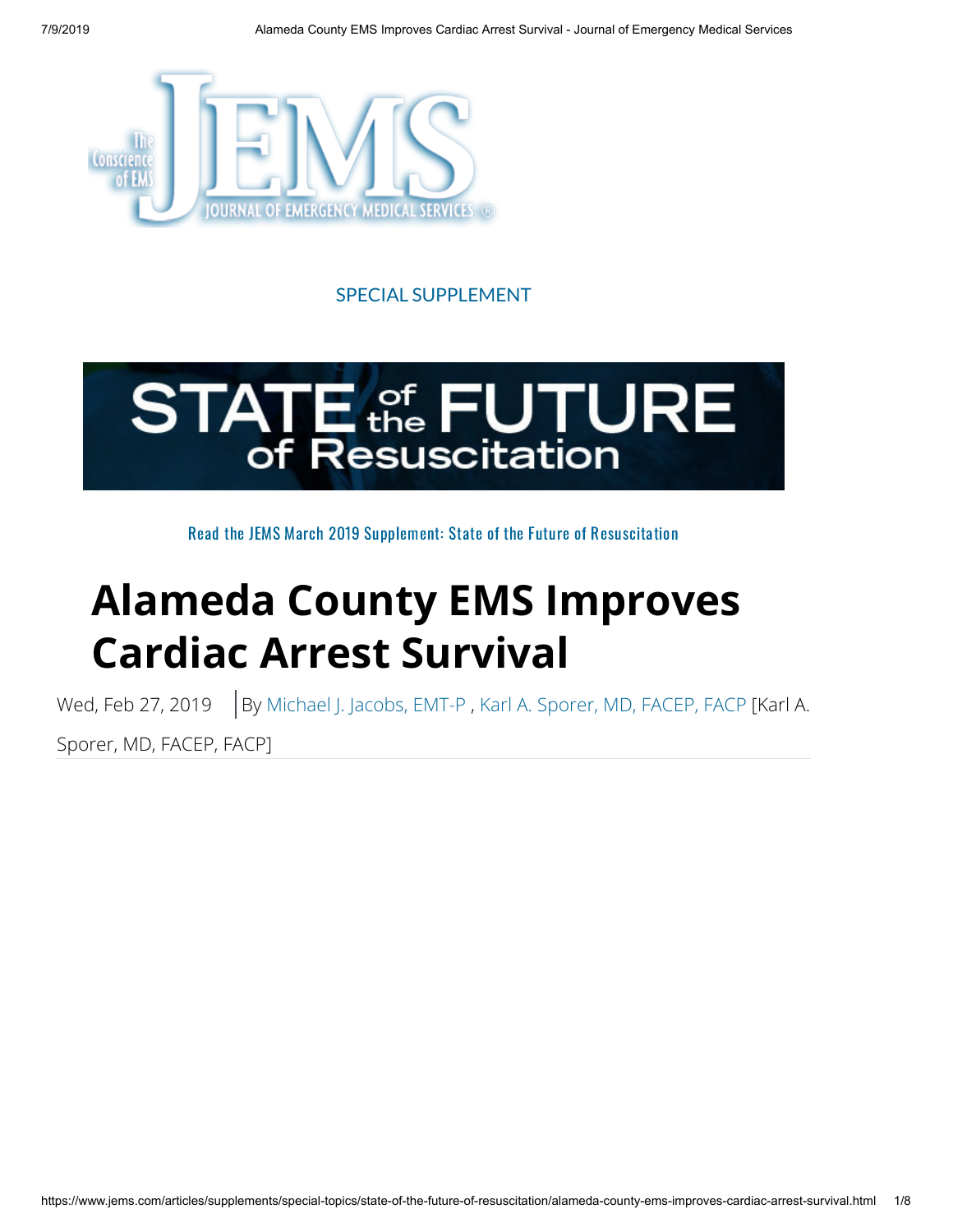

*2005–2009: Data collection limited to all v b or v tach OHCA. 2010–2017: Witnessed (W, in yellow) and all (in red) v b/v tach OHCA with good neurologic function (cerebral performance category 1 or 2 [CPC 1– 2]).*

Alameda County is approximately 750 square miles with a population of 1.6 million and is marked by demographic and socioeconomic diversity. The county consists of urban, suburban, as well as rural areas. Alameda County Emergency Medical Services (ALCO EMS) runs approximately 170,000 emergency 9-1-1 calls and 120,000 transports annually, responding to approximately 1,300 cardiac arrests (attempting resuscitation about 1,100 times a year), and has maintained a survival rate of around 10% for the last half a decade.

ALCO EMS has made several sequential changes over the last decade to improve OHCA care. This article addresses those changes and the resulting improvement in cardiac arrest resuscitation.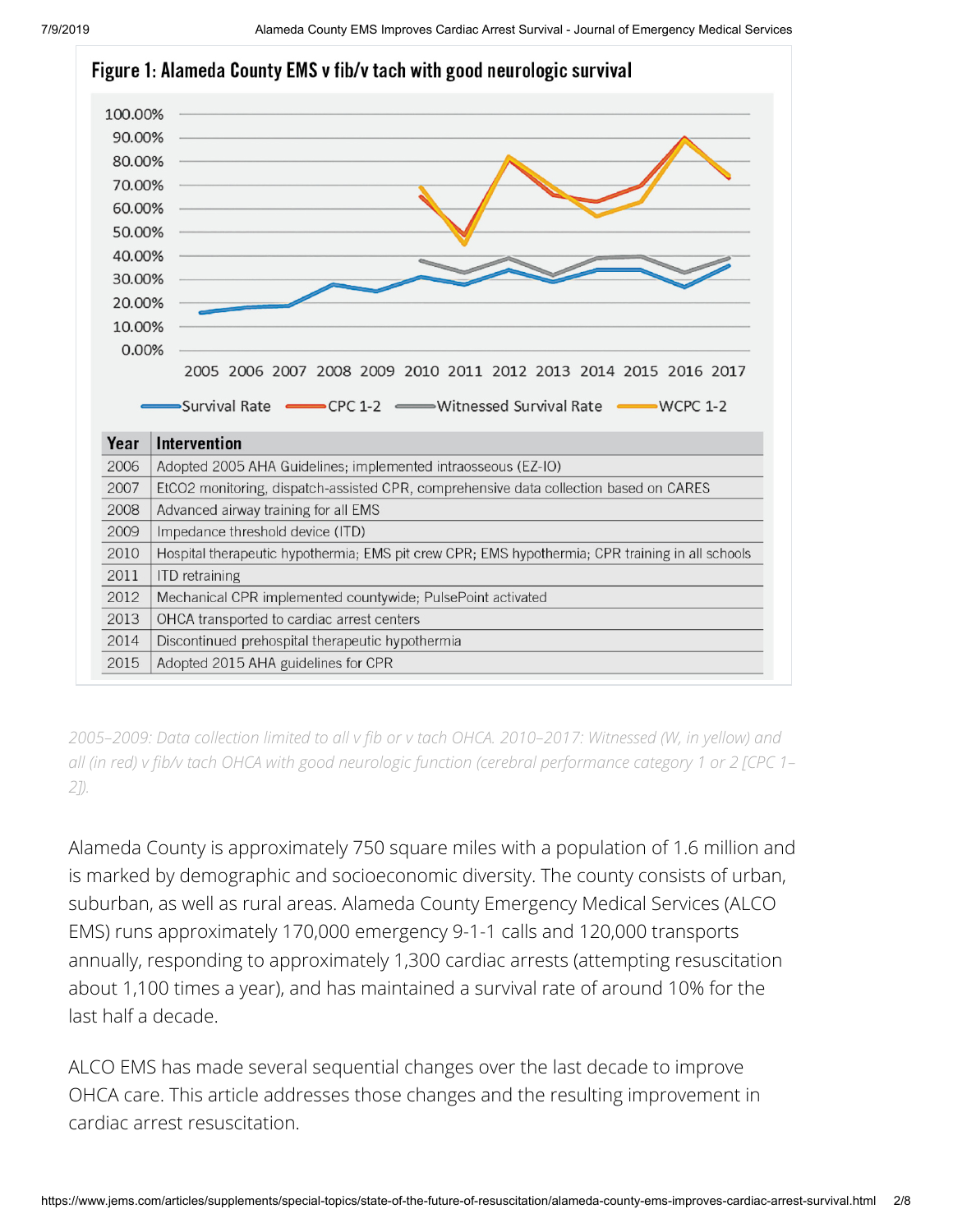The endorsed system of care for OHCA by ALCO EMS has been modeled after that of the decade-old and nationally recognized Take Heart America.<sup>1</sup>

All of the changes and system design are based upon recommended evidence-driven treatment strategies, techniques and devices that are consistent with the 2005, 2010 and 2015 American Heart Association (AHA) Guidelines.<sup>2-4</sup>

These have included measures to improve the rate of bystander CPR through CPR-7, a community outreach education program using seventh graders and those they train; use of dispatch-assisted CPR; and the implementation of PulsePoint, a method of crowdsourcing citizen CPR.

We've improved prehospital cardiac arrest treatments from 2005 to the present with annual training on pit-crew CPR, advanced airway placement with the availability of a supraglottic backup airway, intraosseous access and the use of mechanical chest compression devices.

The training includes a renewed focus on high-quality CPR that emphasizes the correct compression rate and depth, minimal interruptions, full recoil of the chest wall, and proper use of the impedance threshold device (ITD), which was introduced systemwide in 2009 for both bag-valve mask ventilation as well as with any advanced airway.

In 2009, ALCO EMS started collecting all data elements (dispatch, EMS and hospital) from the Cardiac Arrest Registry to Enhance Survival (CARES), and we continue to work closely with our receiving hospitals to obtain patient outcomes.

After the third complete year of data collection in 2012, a marked increase was noted in both the return of spontaneous circulation (ROSC) and those discharged alive with a cerebral performance category (CPC) score of 1-2 (i.e., good neurologic function). Closer scrutiny and analysis of those data was published in *Prehospital Emergency Care*.5

During the study period (2009–2012), patients with ROSC with coma received prehospital surface cooling and were transported to hospitals capable of therapeutic hypothermia, with transport times generally less than 10 minutes.

All receiving hospitals in the study area had surface cooling protocols that included patients with primary ventricular fibrillation (v fib) or ventricular tachycardia (v tach), and a few included primary non-shockable rhythms.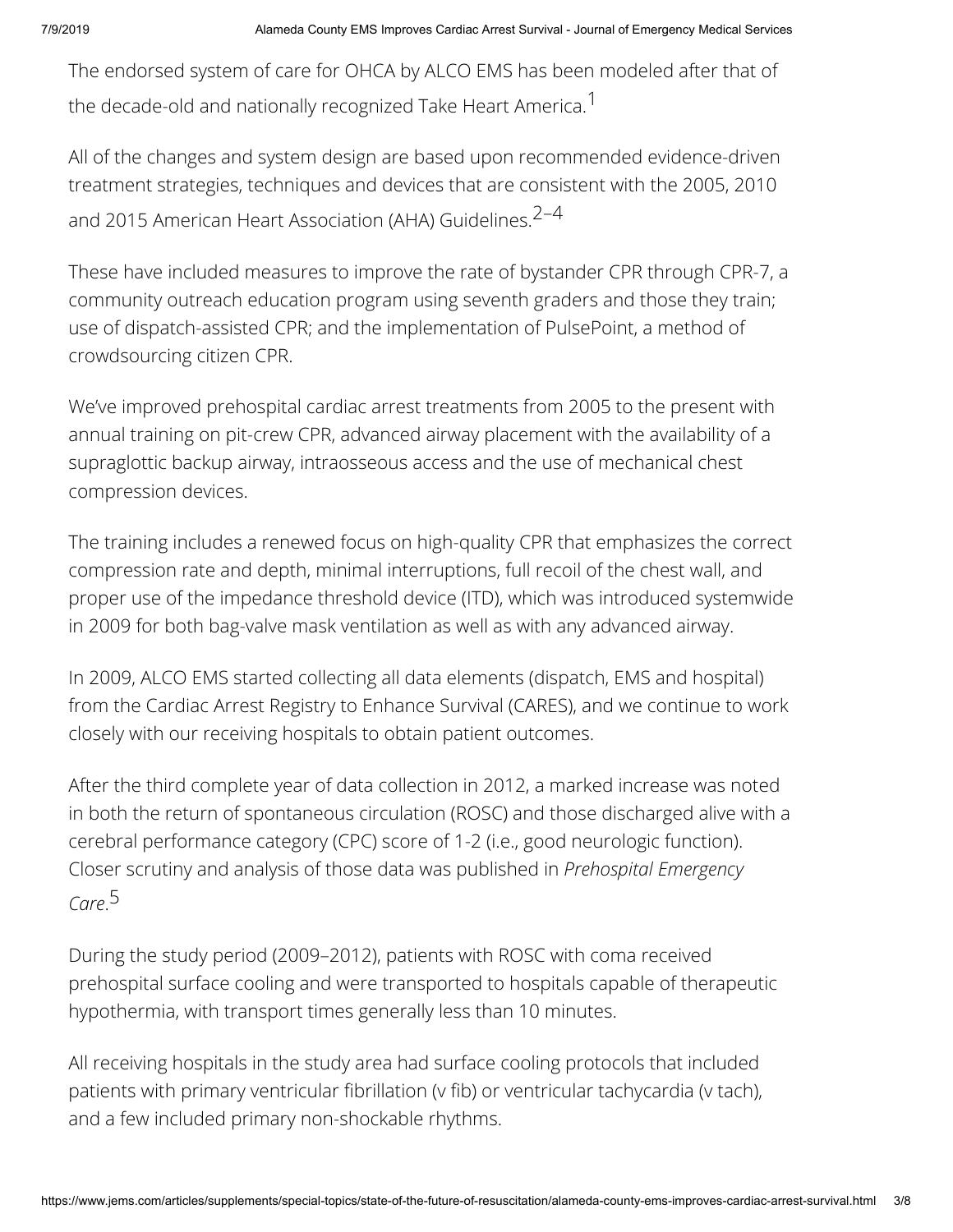Prior to 2012, mechanical CPR devices were available on approximately 10% of our first responder engines, which are all staffed and equipped for ALS. Beginning in 2012, all first responder paramedic engines were equipped with a LUCAS mechanical CPR device and responded to all cardiac arrests.

# Resuscitation Hypothesis

We hypothesized that the increased use of therapies in 2012 that focused on perfusion during CPR using mechanical adjuncts and protective post-resuscitation care with inhospital therapeutic hypothermia would improve survival with good neurologic outcome (CPC score of 1 or 2) compared to the lesser use of such therapies in 2009– 2011.

Statistical findings on final analysis suggested that multiple strategies for OHCA implemented in our community over time resulted in a significant increase in ROSC (from 29% to 34%) and a 76% relative increase in those patients surviving with good neurologic outcome.

The subgroup that received mechanical CPR with an ITD and hospital hypothermia had the greatest improvement with a survival rate of 24%. We also found that for those that experience OHCA and not achieving spontaneous circulation promptly following initial EMS effort, optimizing a therapy-specific system of care that focuses on enhanced circulation during CPR and cerebral recovery after ROSC improves survival with favorable neurologic outcome.

In 2013, ALCO EMS had a mature ST-elevation myocardial infarction (STEMI) receiving center (SRC) program with six of 13 hospitals participating. Those same centers also had three years of therapeutic hypothermia experience managing comatose ROSC patients, hence leading those specialty SRCs to also be designated as cardiac arrest receiving centers (CARCs) for the system.

EMS field protocol directs patient transport to these CARCs if ROSC or a shockable cardiac rhythm is achieved at any time. This allows the patient to be taken to a facility that has the capability and experience in 24/7 emergent cardiac catheterization, targeted temperature management and metabolic support in the ICU, as well as electrophysiology and rehabilitation services.

ALCO EMS established a contractual agreement with all SRCs/CARCs in our system by a memorandum of understanding. This has fostered an instrumental collaboration with system stakeholders regarding ongoing review and revisions of prehospital protocols, as well as in-hospital order sets and treatment pathways based on current scientific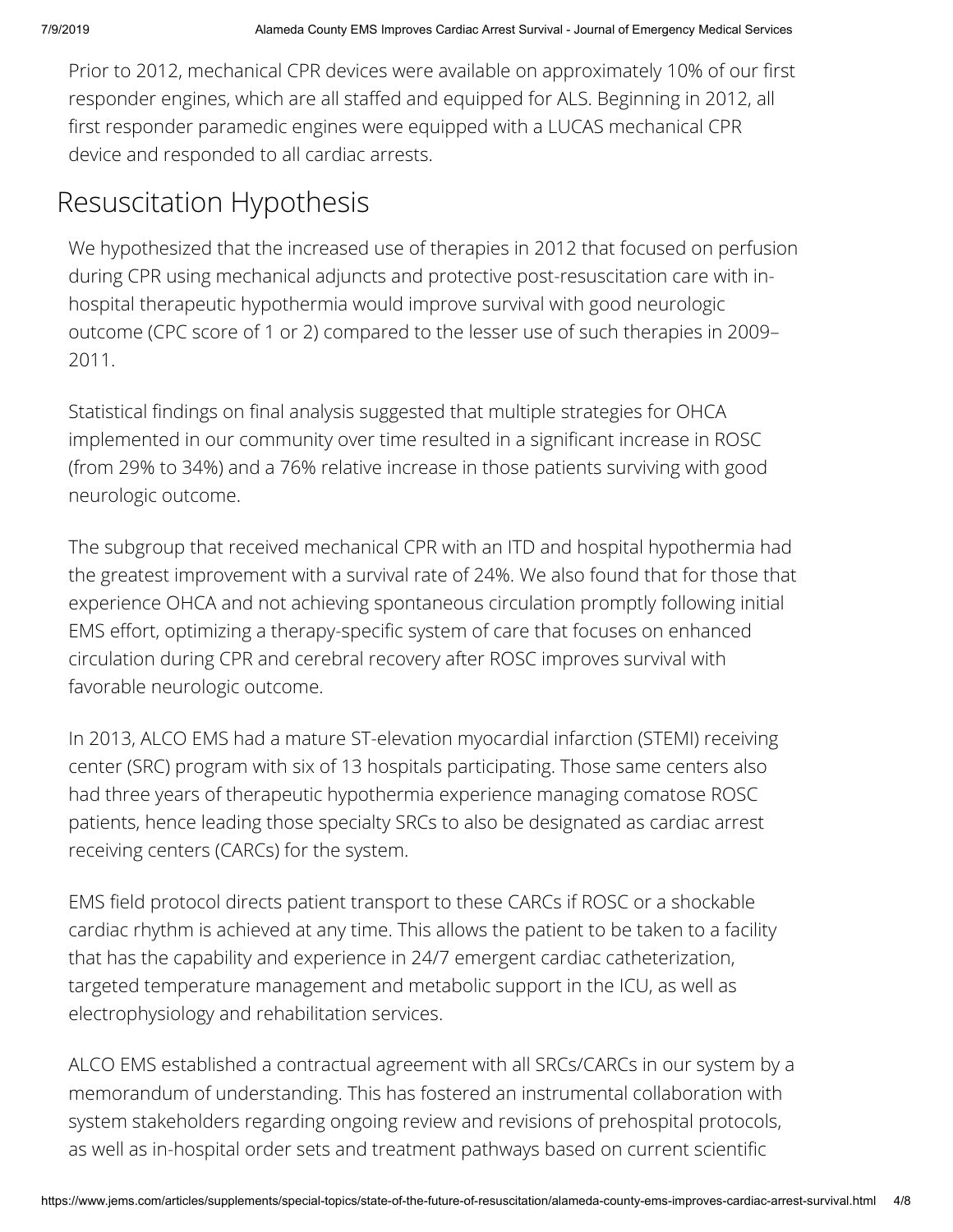evidence. These continuous professional relationships are pivotal to help ensure the continuity of care from dispatch to discharge.

ALCO EMS performance and survival data captured and reported by CARES demonstrates that in 2016, the system demonstrated its highest utilization of prehospital ITD and mechanical chest compression, as well as in-hospital percutaneous coronary intervention (PCI) and targeted temperature management.

Despite a slight decrease in overall survival (10%) and v fib/v tach survival (27%) from recent years past, the 2016 data reflects the highest overall ROSC rate for the system in the past decade (37%).

And from those patients admitted that survived to hospital discharge, the mass majority (75%) were neurologically intact and an even higher number (89%) for both witnessed and unwitnessed v fib/v tach. (See Figure 1.)

At an ALCO SRC/CARC meeting in the second quarter of 2016, shortly after the release of the 2015 AHA Guidelines, the topic of extracorporeal CPR (ECPR) using an extracorporeal membrane oxygenation (ECMO) device for patients experiencing refractory cardiopulmonary arrest including OHCA was presented by EMS leadership.

This presentation was prompted by the case of a 15-year-old male that was a witnessed OHCA, received bystander CPR and was found in v fib by EMS on arrival. Initial ACLS was delivered by EMS according to ALCO-prescribed prehospital protocol and the patient was transported to the nearest SRC/CARC in a shock refractory state.

On arrival at the receiving center, the patient received an additional 90 minutes of gallant and innovative resuscitative effort by the ED staff 120 minutes before the patient was pronounced dead.

With collaborative review of this case, it was clear that the SRC/CARC had no other care in our existing protocol to offer the patient or family by the end of the resuscitation. The only ECMO-capable hospital in Alameda County, currently and at the time of this case, was the local Children's Hospital. ECMO wasn't considered by the adult SRC/CARC at the time of resuscitation, especially for use in refractory OHCA.

This particular SRC/CARC is very familiar with aggressive resuscitation strategies—two cardiac arrest patients had been taken to the catheterization lab with active mechanical CPR that same year, both of which survived with good neurologic function.

# From Concept to Practice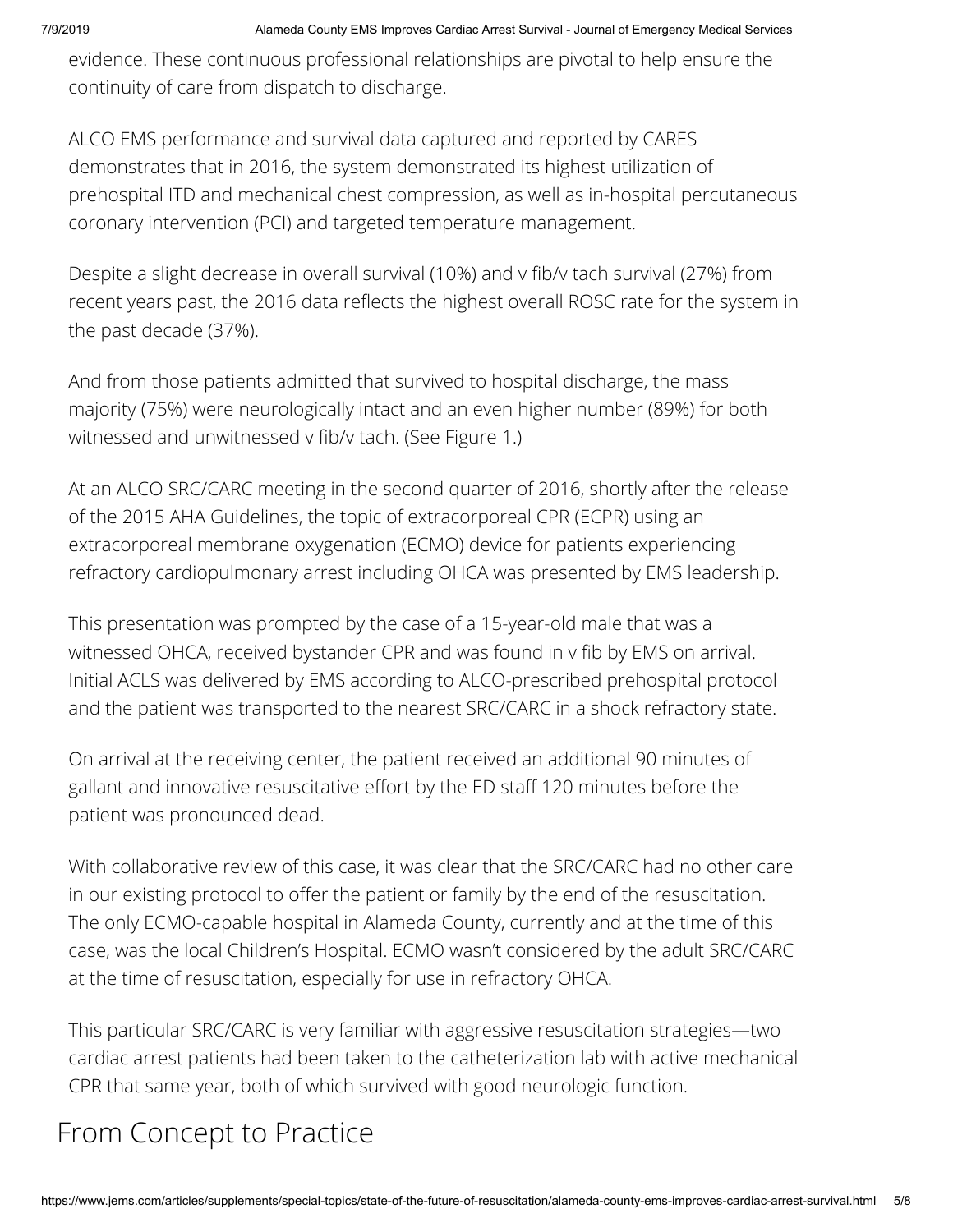In the fourth quarter of 2016, only a few months after the first discussion with ALCO's SRC/CARC stakeholders regarding the concept of using mechanical CPR as a bridge to ECMO, one center had their first opportunity to utilize the ECMO option ... and they did with amazing success!

At the time of this case, Highland Hospital didn't have the capability to perform ECMO, and received an otherwise healthy 52-year-old male who presented with left coronary artery occlusion, arrested in the catheterization lab, and was unable to achieve ROSC after an hour of resuscitation. The cath lab contacted the University of California, San Francisco (UCSF) Medical Center, who agreed to dispatch their ECMO team to initiate ECMO care and transfer the patient to UCSF. The patient was maintained on a LUCAS device in the cath lab while waiting for the ECMO team to arrive.

The total time from 9-1-1 call to UCSF transfer was just a little over eight hours, and during that time the patient received nearly six hour of continuous mechanical CPR until being placed on ECMO for seven days. The patient was discharged alive, with good neurologic function, three weeks after admission.

Even though this case may be perceived as an outlier and an exception to the rule, it strongly suggests that it does take a fearless scientific community working together on behalf of the patient to achieve the unexpected. This case exhibits what we may have found to be the next frontier in cardiac arrest resuscitation, prolonged care with mechanical compressions and the application of ECMO.

In January 2017, ALCO EMS designated the seventh SRC/CARC in the system (out of 12 adult hospitals in the county). Even though 2017 CARES data demonstrates an increase in ROSC compared to 2016 (42% vs. 37%)—virtually the same survival rate (10.4% vs. 10.1%)—there was a slightly lower neurologically intact survival rate (7.3% vs. 7.6%). According to 2017 CARES data, ITD and mechanical CPR use were at an all-time high (81% and 78%, respectively), as well as hospital admission (46%), but coronary angiography was significantly lower compared to the 2016 data (15% vs. 23%). EMS transports and those that received targeted temperature management remained about the same. As of 2019, Alameda County still doesn't have an ECMO-capable adult hospital.

## Resuscitation Goals

In 2019, the ALCO EMS system goals to improve neurologically intact survival from OHCA include: working closer with dispatch to improve time to first compression; capping the cumulative maximum dose of epinephrine to three within 30 minutes and prolonging dosing frequency to q 10 minutes in EMS ACLS protocol; implementing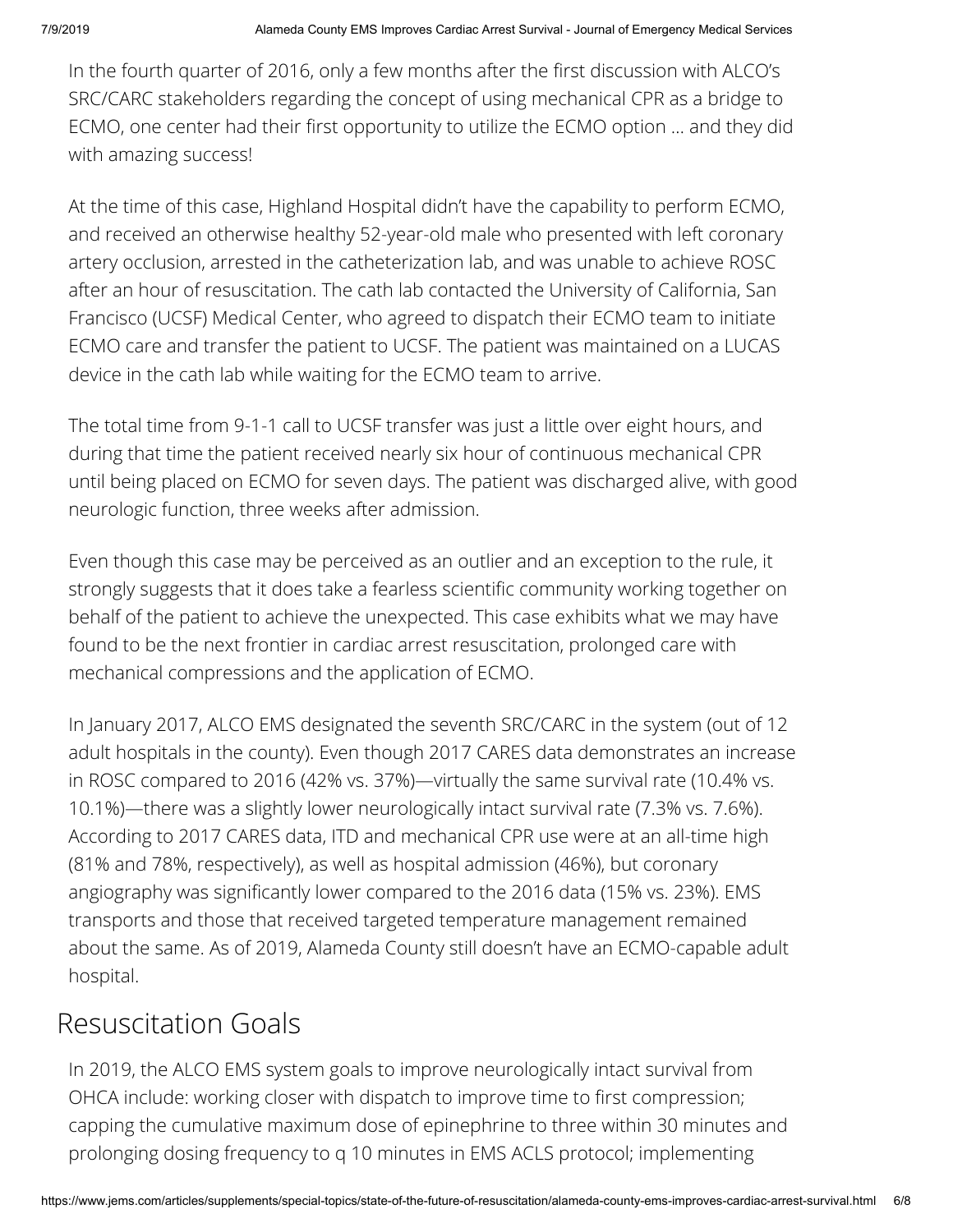head-up CPR feasibility study; selecting a new supraglottic airway to replace the King LT; coordinate with county SRC/CARC's to better standardize inclusion criteria for both cardiac angiography and TTM, as well as become ECMO-capable, or at minimum to establish a formal agreement with an "ECMO-to-go" hospital in the bay area.

### References

1. Lick CJ, Aufderheide TP, Niskanen RA, et al. Take Heart America: A comprehensive, community-wide, systems-based approach to the treatment of cardiac arrest. *Crit Care Med*. 2011;39(1):26-33.

2. Hinchey PR, Myers JB, Lewis R, et al. Improved out-of-hospital cardiac arrest survival after the sequential implementation of 2005 AHA guidelines for compressions, ventilations, and induced hypothermia: The Wake County experience. *Ann Emerg Med*. 2010;56(4):348-357.

3. ECC Committee, Task Forces of the American Heart. 2005 American Heart Association guidelines for cardiopulmonary resuscitation and emergency cardiovascular care. *Circulation*. 2005;112(24 Suppl):IV1-203.

4. Field JM, Hazinski MF, Sayre MR, et al. Part 1: Executive summary: 2010 American Heart Association guidelines for cardiopulmonary resuscitation and emergency cardiovascular care. *Circulation*. 2010;122(18 Suppl 3):S640-S656.

5. Sporer K, Jacobs M, Derevin L, et al. Continuous quality improvement efforts increase survival with favorable neurologic outcome after out-of-hospital cardiac arrest. *Prehosp Emerg Care*. 2017;21(1):1-6.

By



### [Michael J. Jacobs, EMT-P](https://www.jems.com/content/jems/en/authors/l-p/michael-j-jacobs-emt-p.html)

Michael J. Jacobs, EMT-P, is the manager for Alameda County (Calif.) EMS Specialty Systems of Care, including education and research related to cardiac arrest, STEMI, stroke, trauma and CPR in schools. He's also an EMS consultant for Coastside Fire Protection District in San Mateo County and a clinical education consultant for Stanford Children's Hospital.